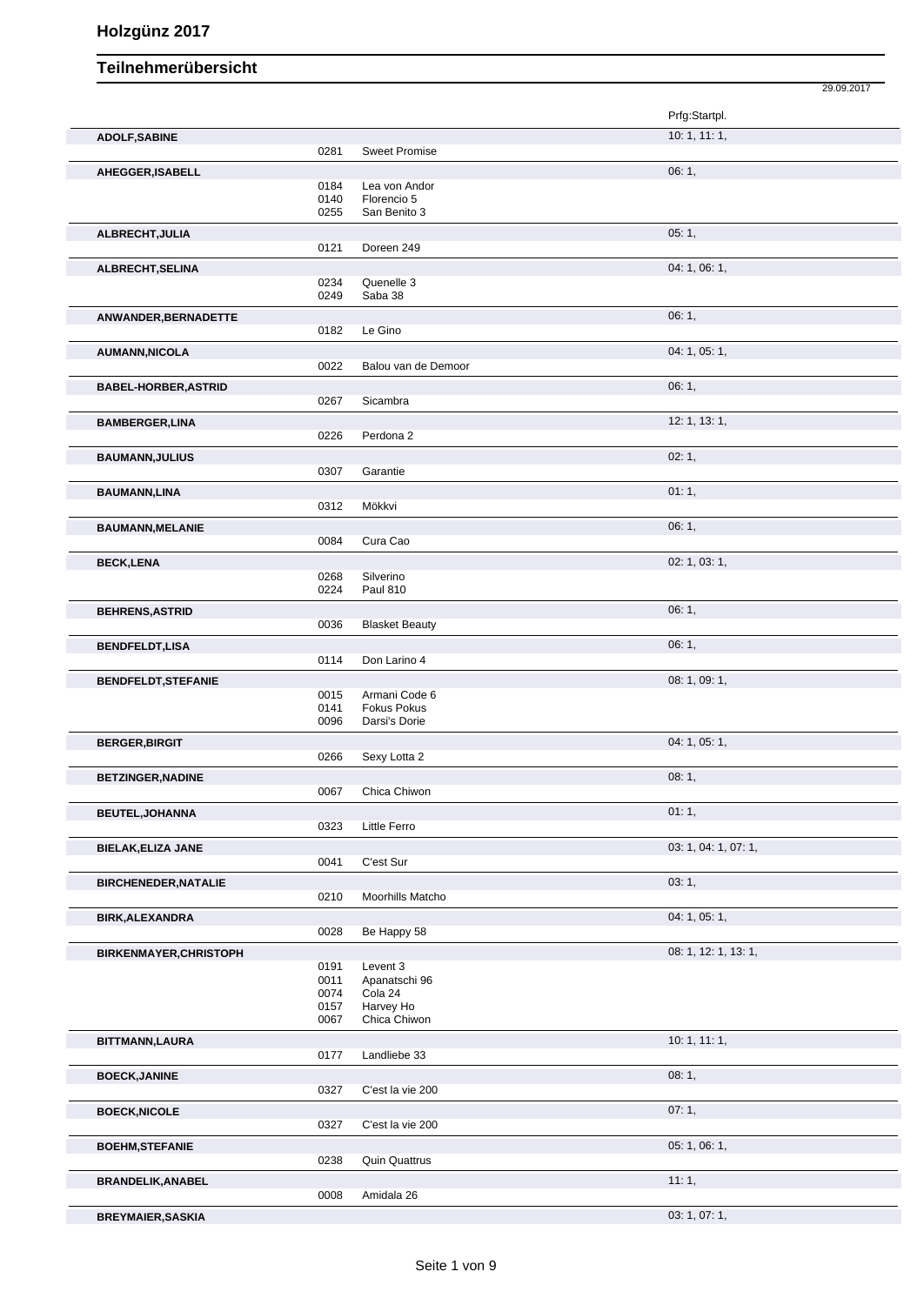|                                |              |                                    | 29.09.2017           |
|--------------------------------|--------------|------------------------------------|----------------------|
|                                |              |                                    | Prfg:Startpl.        |
|                                | 0172         | Köpenick 6                         |                      |
|                                | 0263         | Scoobydoo 3                        |                      |
| <b>BUHL, BARBARA</b>           | 0021         | Balou 799                          | 05:1,                |
| <b>CHRIST, LENA</b>            |              |                                    | 03:1,                |
|                                | 0195         | Lilly 676                          |                      |
| <b>CHRISTLBAUER, ELENA</b>     | 0202         | Lough Dan                          | 04: 1, 07: 1, 11: 1, |
| <b>DACHSER, NICOLE</b>         |              |                                    | 05:1,                |
|                                | 0025         | Baroness 369                       |                      |
| <b>DANNER, CHRISTINA</b>       |              |                                    | 06:1,                |
|                                | 0254         | Samurai 470                        |                      |
| DANNER, SABRINA                | 0014         | Armani 215                         | 10:1,                |
| DOERR, ANNA                    |              |                                    | 11:1,                |
|                                | 0146         | <b>Gino 498</b>                    |                      |
| EBERLE, LENA                   | 0035         | Bjarki v.Katensen                  | 02:1,                |
|                                | 0261         | Schröders Shadow                   |                      |
| EBERT, MARTINA                 |              |                                    | 04: 1, 05: 1,        |
|                                | 0176         | Lagostina 2                        | 09:1,                |
| <b>EHINGER, THOMAS</b>         | 0079         | Contello 6                         |                      |
|                                | 0198         | Lo-Quinn                           |                      |
| ERHART, MIRA                   | 0147         | Gino 630                           | 04: 1, 08: 1, 11: 1, |
| <b>FISCHER, MILENA</b>         |              |                                    | 03: 1, 07: 1,        |
|                                | 0308         | <b>Harry Potter</b>                |                      |
| <b>FISCHER, PAULINA</b>        |              |                                    | 11:3,                |
|                                | 0252         | Sam 974                            | 05: 1, 06: 1,        |
| FITZ, JULIA                    | 0095         | Dark Rose M                        |                      |
|                                | 0284<br>0232 | <b>Toffifee M</b><br>Qeks          |                      |
| <b>FLAX, RONJA</b>             |              |                                    | 07: 1, 11: 1,        |
|                                | 0116         | Don Royal 7                        |                      |
| FREI, SABRINA                  | 0018         | Axel 249                           | 06:1,                |
| <b>FREISTEDT, NORBERT</b>      |              |                                    | 08: 1, 09: 1,        |
|                                | 0322         | Palme 47                           |                      |
| <b>FUHRER, MELANIE</b>         |              |                                    | 10:2,                |
|                                | 0320<br>0321 | Ashanty 24<br>Carmen 285           |                      |
| FUHRMANN, DANIELA              |              |                                    | 04:1,                |
|                                | 0160         | Holiday 87                         |                      |
| <b>GEBHARD, NICOLA SOPHIE</b>  | 0094         | Dark Diamond 52                    | 04:1,                |
|                                | 0167         | Jayda                              |                      |
| <b>GEBHARD, PIA CRISTINA</b>   |              |                                    | 05: 1, 06: 1,        |
|                                | 0094         | Dark Diamond 52                    |                      |
| <b>GEGLER, SOPHIA</b>          | 0310         | La Dongdaronga                     | 02: 1, 03: 1,        |
| <b>GEISELMANN,LARA</b>         |              |                                    | 10: 2, 12: 1, 13: 1, |
|                                | 0318<br>0319 | C'est si bon 23<br>Lady Luganer    |                      |
| <b>GLOECKLER, ANTON</b>        |              |                                    | 11:1,                |
|                                | 0148         | Gitana 249                         |                      |
| <b>GLUECK, SABRINA</b>         |              |                                    | 10: 1, 12: 1,        |
|                                | 0206<br>0260 | Mary Lou B 2<br>Schoensgreen Pinie |                      |
|                                | 0222<br>0126 | Orchid's Rico<br>Emelieke          |                      |
| <b>GOEHRING, ANTONIETTA</b>    |              |                                    | 06:1,                |
|                                | 0208         | Miss Donnerfee                     |                      |
| <b>GOETZFRIED, KATHRIN</b>     |              |                                    | 06:1,                |
|                                | 0280         | Susi Sonnenschein 3                |                      |
| <b>GOLOMBEK, LUCA VICTORIA</b> |              |                                    | 12: 2, 13: 2,        |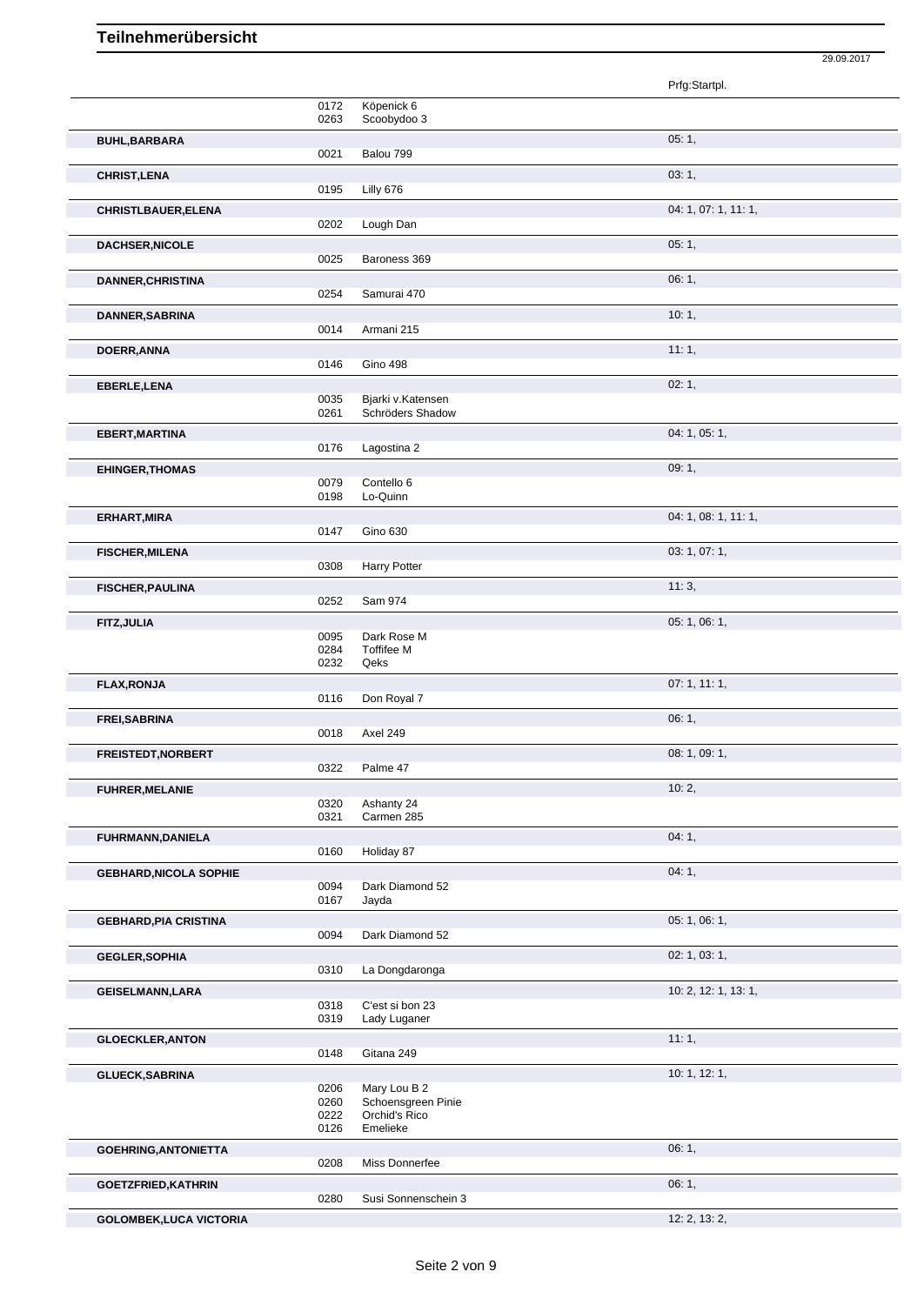29.09.2017

|                             |              |                                  | Prfg:Startpl.        |
|-----------------------------|--------------|----------------------------------|----------------------|
|                             | 0007         | Alotta                           |                      |
|                             | 0187         | Lennard 37                       |                      |
| <b>GRAESER, CATHRINE</b>    | 0144         | Fürst Franz 5                    | 06:1,                |
| <b>GRAF, FRANZISKA</b>      |              |                                  | 06: 1, 10: 1, 11: 1, |
|                             | 0298         | Witas 2                          |                      |
|                             | 0211         | Mr. Moon 4                       |                      |
|                             | 0086<br>0289 | Da Capri<br>Vesuv Son            |                      |
|                             | 0005         | Alessandro 52                    |                      |
| GRAUER, ANNA-LENA           |              |                                  | 02: 1, 03: 1,        |
|                             | 0312         | Mökkvi                           |                      |
| <b>GROMER, MELANIE</b>      |              |                                  | 04: 1, 05: 1, 06: 1, |
|                             | 0013<br>0115 | Ariane Enterprise<br>Don Marco 7 |                      |
|                             | 0106         | Diva 619                         |                      |
| <b>GRUENWIED, JANA</b>      |              |                                  | 07:1, 11:1,          |
|                             | 0235         | Quiana 4                         |                      |
| <b>GUEHRER, RAMONA</b>      |              |                                  | 08: 1, 09: 1,        |
|                             | 0127         | Encantaro                        |                      |
| <b>HAAS,LARISSA</b>         | 0277         | Stratus 3                        | 04:1,                |
| <b>HAAS, SOPHIA</b>         |              |                                  | 03:1,                |
|                             | 0277         | Stratus 3                        |                      |
| <b>HAECKER, MELANIE</b>     |              |                                  | 08: 1, 09: 1,        |
|                             | 0009         | Amina 62                         |                      |
| HAEUFELE, KATHARINA         |              |                                  | 06: 1,               |
|                             | 0125         | Edelstain                        |                      |
| <b>HAISS, FRANZISKA</b>     |              |                                  | 03:1,                |
|                             | 0218         | Nikito 17                        |                      |
| <b>HAISS, MARIA THERESA</b> | 0213         | Naiwaro                          | 03: 1,               |
| <b>HAMPP,SABRINA</b>        |              |                                  | 07: 1, 11: 2,        |
|                             | 0047         | Campino KS                       |                      |
|                             | 0219         | Nilson 25                        |                      |
| HARTWICH, PETRA             |              |                                  | 08: 1, 09: 1,        |
|                             | 0083         | Crisu 13                         |                      |
| HASLACHER, RAMONA           | 0145         | Georgina 191                     | 04: 1, 05: 1,        |
| HAUSSMANN-SCHLOSSER, URSUL  |              |                                  | 04: 1, 05: 1,        |
|                             | 0246         | Roxette 149                      |                      |
| HEPP,EVELYN                 |              |                                  | 05:1,                |
|                             | 0093         | Dante R 2                        |                      |
| <b>HERB,LYDIA</b>           | 0038         |                                  | 04: 1, 05: 1,        |
|                             |              | Boticario 4                      |                      |
| <b>HERB, VANESSA</b>        | 0251         | Salomce                          | 03:1,                |
| HIERMUELLER, DANIELA        |              |                                  | 12: 1, 13: 1,        |
|                             | 0079         | Contello 6                       |                      |
| HILGERT, MELINA ALICIA      |              |                                  | 06:1,                |
|                             | 0265         | Servus 107                       |                      |
| HOEFER, JUDITH              |              |                                  | 11:1,                |
|                             | 0162         | Hyde Park 6                      |                      |
| <b>HOEG, ALICA</b>          | 0136         | Ferrara 89                       | 07:1,                |
|                             |              |                                  | 10:2,                |
| <b>HORN, RUDOLF</b>         | 0075         | Colandra 3                       |                      |
|                             | 0233         | Quando 45                        |                      |
|                             | 0236         | Quick last Girl                  |                      |
| <b>HUBER, NINA</b>          | 0170         | Keep my Dream                    | 04: 1, 05: 1,        |
| <b>HUBER, SANDRA</b>        |              |                                  | 03:1,                |
|                             | 0315         | <b>White Planet</b>              |                      |
| JAEGER, SVENJA              |              |                                  | 03: 1, 04: 1,        |
|                             | 0168         | Jazz Time 6                      |                      |
| JAKOB, GABRIELE             |              |                                  | 05:1,                |
|                             | 0109         | Doctor No 2                      |                      |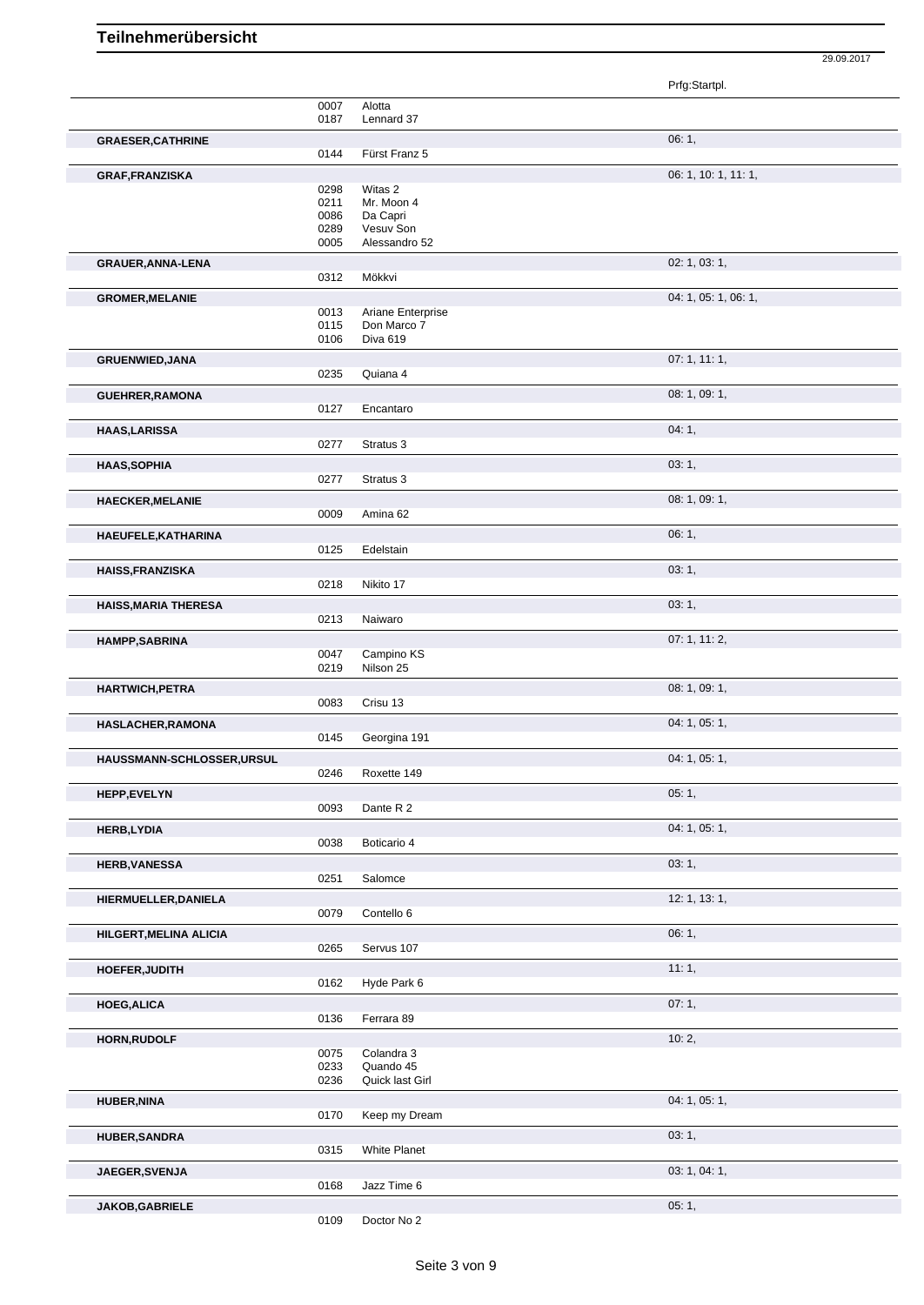|                            |              |                                        | Prfg:Startpl.               |
|----------------------------|--------------|----------------------------------------|-----------------------------|
|                            | 0132         | Fabolo 3                               |                             |
| JECKLE, MONA               |              |                                        | 08: 1, 09: 1, 12: 1, 13: 1, |
|                            | 0060         | Cascavallo 3                           |                             |
|                            | 0138         | <b>First Dinamica</b>                  |                             |
| JUERGENS, FRANZISKA        |              |                                        | 04:1,                       |
|                            | 0169         | Joker vom Vilstal                      |                             |
| <b>KARL, HEIDRUN</b>       |              |                                        | 04: 1, 05: 1,               |
|                            | 0064         | Cherah                                 |                             |
|                            | 0292         | Walentino 81                           |                             |
| <b>KARRER, PAULINE</b>     |              |                                        | 05:1,                       |
|                            | 0256         | San Severo 3                           |                             |
| <b>KECKEIS, MARION</b>     |              |                                        | 06:1,                       |
|                            | 0154         | Hannes 150                             |                             |
| <b>KECKEIS, SARAH</b>      |              |                                        | 03:1,                       |
|                            | 0306         | Djouri                                 |                             |
| <b>KEGREISS, LAURA</b>     |              |                                        | 03:1,                       |
|                            | 0189         | Leopold 90                             |                             |
|                            |              |                                        | 03: 1, 04: 1, 07: 1,        |
| <b>KERNITZKI, SABRINA</b>  | 0133         | Fantasy 104                            |                             |
|                            |              |                                        |                             |
| KIENBERGER, ADRIANA        |              | Cambrinus Z Z                          | 05:1,                       |
|                            | 0044<br>0092 | Dalien 3                               |                             |
|                            |              |                                        |                             |
| <b>KIENLE, KLAUS</b>       | 0050         | Caprice du Chemin                      | 12:1,                       |
|                            | 0163         | Illingstoa                             |                             |
|                            |              |                                        |                             |
| <b>KIESSLING, DORIS</b>    | 0282         | Taskia K                               | 06:1,                       |
|                            | 0119         | Donna Peppina K                        |                             |
|                            | 0161         | Hosario                                |                             |
|                            | 0118         | Donna Belissima K                      |                             |
|                            | 0196         | Lissara K                              |                             |
|                            | 0183         | Le Noir 45                             |                             |
| <b>KLEIN, ANNA</b>         |              |                                        | 07: 1, 11: 1,               |
|                            | 0212         | My Daisy 4                             |                             |
|                            | 0066         | Chiastolitha                           |                             |
| <b>KLEIN, SILVIA</b>       |              |                                        | 10:1, 11:1,                 |
|                            | 0223         | Pallas Blue Print                      |                             |
| <b>KLOECK, CARMEN</b>      |              |                                        | 12: 1, 13: 1,               |
|                            | 0097         | Dehli 4                                |                             |
|                            | 0002         | Acantus Boy GK                         |                             |
| KLOECK, JANA-MARIE         |              |                                        | 06:1,                       |
|                            | 0243<br>0113 | <b>River Revell</b><br>Don Durin       |                             |
|                            |              |                                        |                             |
| KLOSS, JOANA-ISABELL       |              |                                        | 04:1,                       |
|                            | 0299         | Zazou S                                |                             |
| KLUGHAMMER,LISA            |              |                                        | 04: 1, 05: 1,               |
|                            | 0062<br>0285 | Charly L <sub>2</sub><br>Toti 2        |                             |
|                            |              |                                        |                             |
| KOECHEL, LENA              |              |                                        | 05:1,                       |
|                            | 0134<br>0098 | Farbenfrohs Cappuccina<br>Del Piero 23 |                             |
|                            | 0088         | Da Vinci 313                           |                             |
| KOEHLER, ALINA CELINE      |              |                                        | 04:1,                       |
|                            | 0029         | <b>Bellatrix Lestrange</b>             |                             |
|                            |              |                                        |                             |
| KOENIGSPERGER, EVA-MARIA   | 0227         | Piccolina S 2                          | 10:1, 11:1,                 |
|                            |              |                                        |                             |
| KOENIGSPERGER, KATJA       |              |                                        | 10:1, 11:1,                 |
|                            | 0046         | Campino K                              |                             |
| <b>KOPP, JANINE</b>        |              |                                        | 03: 1, 07: 1,               |
|                            | 0087         | Da Silva 7                             |                             |
| <b>KRAUS, TANJA</b>        |              |                                        | 03:1,                       |
|                            | 0039         | Bounty Bay                             |                             |
| KUISLE, SUSANNE            |              |                                        | 08:1,                       |
|                            | 0056         | Caroly's Mr. Grey                      |                             |
| KUMMER, SVENJA             |              |                                        | 07: 1, 08: 1,               |
|                            | 0004         | Admiral 200                            |                             |
| <b>KUTTER DR., KATHRIN</b> |              |                                        | 12: 1, 13: 2,               |
|                            | 0239         | Ramazotti 169                          |                             |

29.09.2017

Ramazotti 169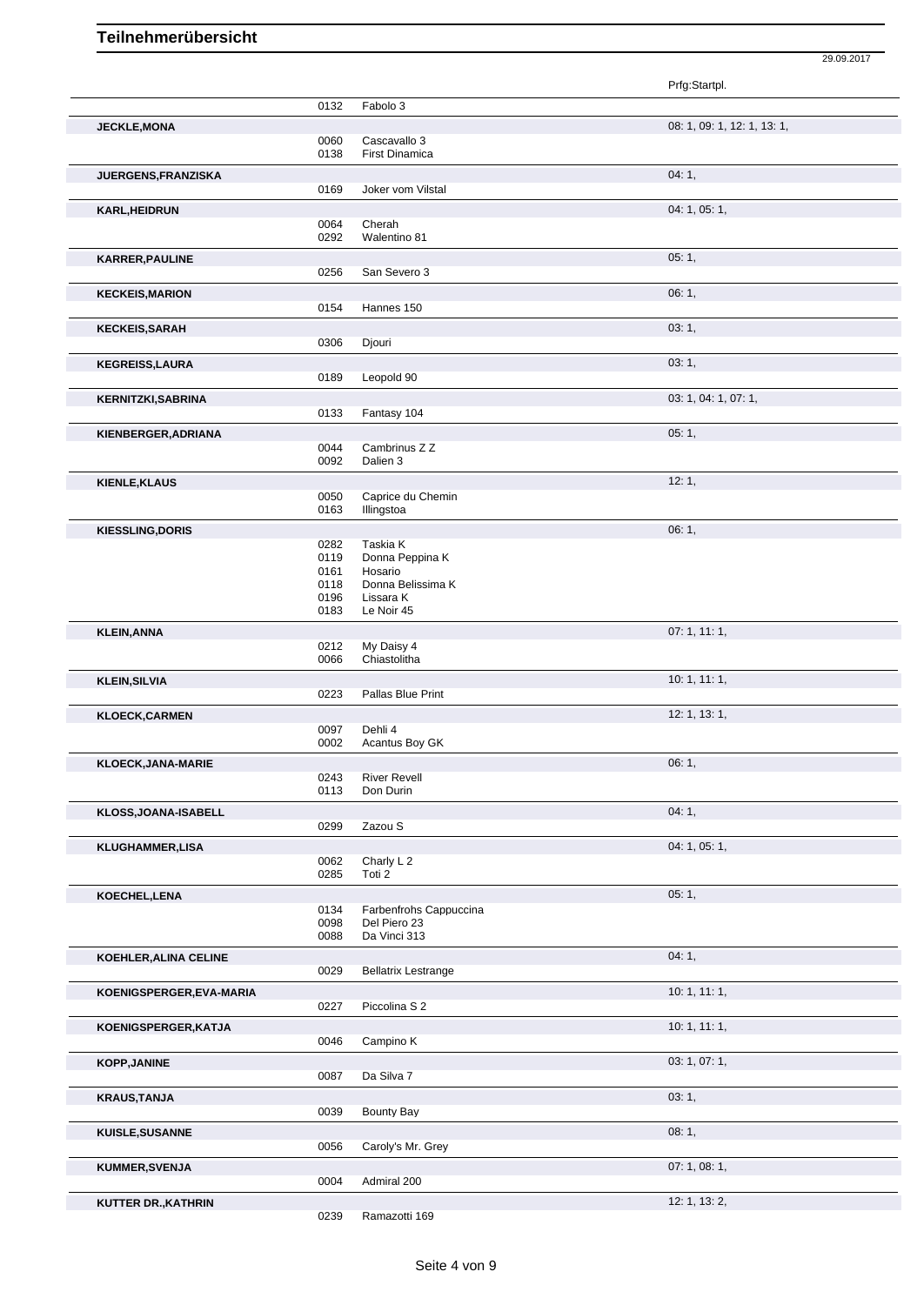|                               |              |                                        | Prfg:Startpl.               |
|-------------------------------|--------------|----------------------------------------|-----------------------------|
|                               | 0131<br>0078 | Escara - G<br>Conquest of Paradise D   |                             |
| LANG, JOHANNA                 |              |                                        | 02:1,                       |
|                               | 0304         | Castansa                               |                             |
| <b>LANGAUF, SYLVIA</b>        |              |                                        | 05:1,                       |
|                               | 0214         | Narnia W                               |                             |
|                               | 0160         | Holiday 87                             |                             |
| LANZENBERGER, SVENJA          |              |                                        | 06:1,                       |
|                               | 0253         | Sammy 573                              |                             |
| LINDER, CHIARA                |              |                                        | 01:1,                       |
|                               | 0309         | Jimmi                                  |                             |
| <b>LINDER, FABIO</b>          |              |                                        | 02:1,                       |
|                               | 0303         | Cascada 31                             |                             |
| LINDER, KATJA                 |              |                                        | 05: 1, 06: 1, 11: 1,        |
|                               | 0244         | Rivo 3                                 |                             |
|                               | 0194<br>0034 | Libertina 13<br><b>Bimbi Butterfly</b> |                             |
|                               | 0148         | Gitana 249                             |                             |
|                               | 0142         | Frankenstein 10                        |                             |
|                               | 0199<br>0022 | Londrina 6<br>Balou van de Demoor      |                             |
|                               |              |                                        |                             |
| <b>LINDER, LORIS</b>          | 0309         | Jimmi                                  | 01:1,                       |
|                               |              |                                        |                             |
| <b>LINDNER, JASMIN</b>        | 0072         | Clara 93                               | 07:1, 11:1,                 |
|                               |              |                                        | 07:1, 11:1,                 |
| LOBER, VERENA                 | 0065         | Chiara 331                             |                             |
|                               | 0155         | Harams Kalif                           |                             |
| <b>LOECKENHOFF, THOMAS</b>    |              |                                        | 12: 1, 13: 1,               |
|                               | 0044         | Cambrinus Z Z                          |                             |
| <b>MADER, SILVIA</b>          |              |                                        | 04: 1, 05: 1,               |
|                               | 0037         | Boney M 13                             |                             |
|                               | 0026         | Baroness 381                           |                             |
| <b>MADLENER, VICTORIA</b>     |              |                                        | 06:1,                       |
|                               | 0042         | Cairon 11                              |                             |
| MADLENER-PRAUSE, AIKA-EVE     | 0240         | Ramiro's Dance                         | 05: 1, 06: 1,               |
|                               |              |                                        |                             |
| <b>MAENDLEN, MILENA</b>       | 0085         | Cybuch 2                               | 03: 1, 04: 1, 07: 1,        |
| <b>MAIER, KONRAD</b>          |              |                                        | 10:1,                       |
|                               | 0049         | Candino 14                             |                             |
| <b>MARXER, REBEKKA</b>        |              |                                        | 07: 1, 08: 1, 09: 1,        |
|                               | 0204         | Lyntas                                 |                             |
|                               | 0061         | Cayetano 20                            |                             |
|                               | 0043<br>0257 | Callida Minerva<br>San-Lui             |                             |
|                               |              |                                        |                             |
| <b>MAST, PATRICK</b>          | 0137         | Fine Lizzy                             | 10: 2, 11: 1, 12: 2, 13: 2, |
|                               | 0016         | Ascalino                               |                             |
|                               | 0166         | Jahorna                                |                             |
| <b>MAST, PETER</b>            |              |                                        | 10:1, 11:1,                 |
|                               | 0137         | Fine Lizzy                             |                             |
|                               | 0016<br>0166 | Ascalino<br>Jahorna                    |                             |
|                               |              |                                        |                             |
| <b>MAURUS, EMELIE</b>         | 0156         | Harco                                  | 02:1,                       |
|                               |              |                                        | 05:1,                       |
| <b>MAYER, CHRISTINE</b>       | 0242         | Ritzenhoff 3                           |                             |
|                               |              |                                        | 05: 1, 11: 1,               |
| <b>MAYER, PRISCA VERENICE</b> | 0019         | Bajazzo M                              |                             |
| MAYR-HINMUELLER, PETRA        |              |                                        | 06:1,                       |
|                               | 0001         | A Reason                               |                             |
|                               | 0032         | <b>Big Smile</b>                       |                             |
| <b>MEILINGER, KRISTINA</b>    |              |                                        | 03:1,                       |
|                               | 0297         | Winny's Wonderful Dream                |                             |
| <b>MEILINGER, STEFANIE</b>    |              |                                        | 04:1,                       |
|                               | 0297         | Winny's Wonderful Dream                |                             |
| <b>MEYER, SELINA</b>          |              |                                        | 04:1,                       |

29.09.2017

Illusion 74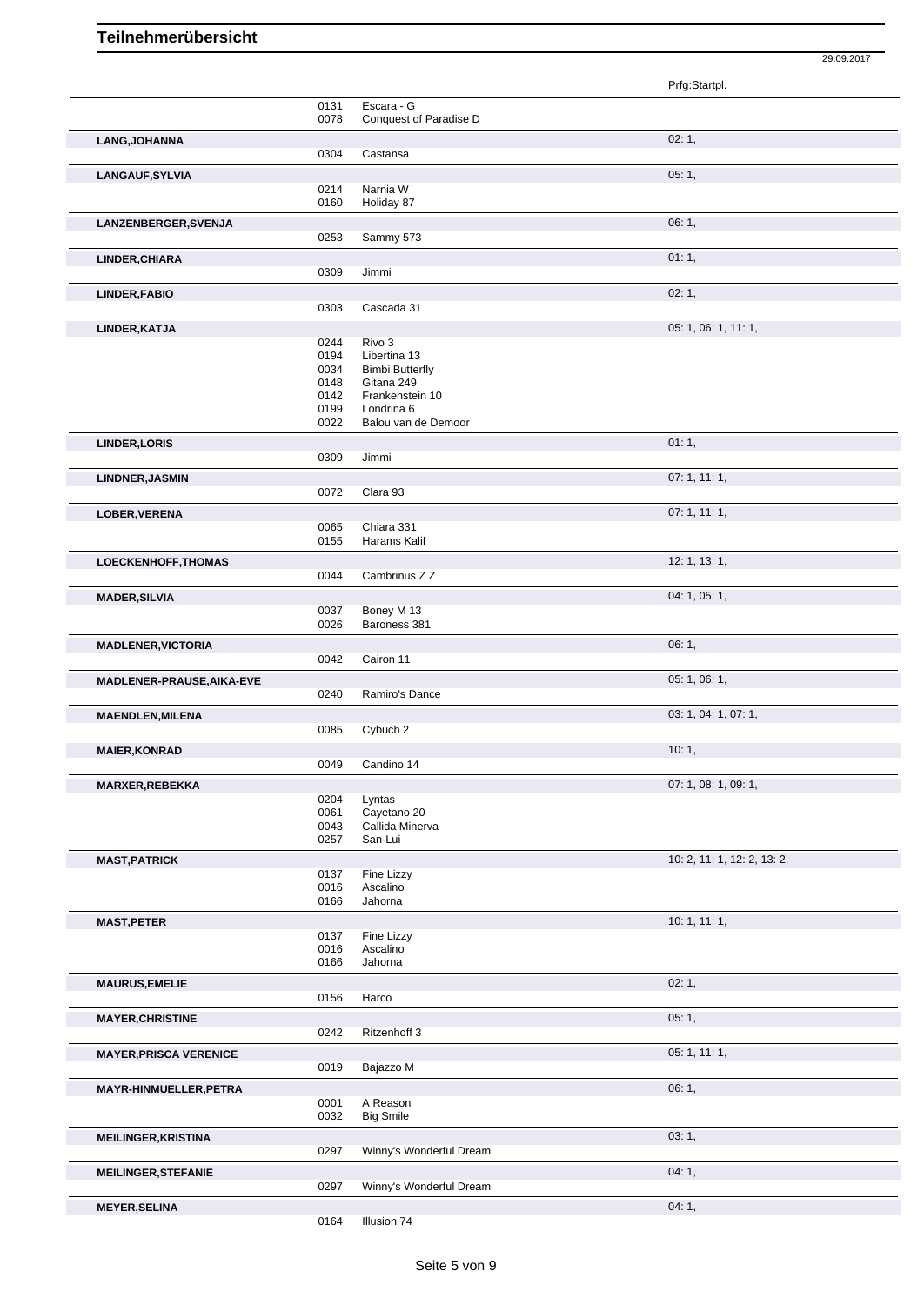|                             |              |                                    | Prfg:Startpl.               |
|-----------------------------|--------------|------------------------------------|-----------------------------|
| MOUZYTCHENKO, ANNA          | 0286         | Tucano                             | 08: 1, 09: 1,               |
| <b>MUEHLEISEN, BEATRICE</b> |              |                                    | 03: 1, 07: 1, 10: 1, 11: 1, |
|                             | 0172<br>0263 | Köpenick 6<br>Scoobydoo 3          |                             |
| <b>MUELLER, CHRISTINE</b>   |              |                                    | 06:1,                       |
|                             | 0132         | Fabolo 3                           |                             |
| <b>MUELLER, KRISTINA</b>    | 0020         | Baldrian 5                         | 09: 1, 12: 1, 13: 1,        |
|                             | 0058         | Caruso CM                          |                             |
| NEGELE, BETTINA             |              |                                    | 10: 1, 11: 1,               |
|                             | 0228         | Piet 36                            |                             |
| NEHMER, KATHARINA           | 0151         | Granja 11                          | 06:1,                       |
| <b>OBERHAUS, SANDRA</b>     |              |                                    | 10:1, 11:1,                 |
|                             | 0010         | Antoine 8                          |                             |
| <b>OBERMAIER, JAKOB</b>     |              |                                    | 10: 1, 12: 1, 13: 1,        |
|                             | 0158<br>0175 | Hera AA 248<br>Laetitia 88         |                             |
| <b>OESTERLE, SELINA</b>     |              |                                    | 03:1,                       |
|                             | 0283         | Tennessee 66                       |                             |
| <b>OSMAN, FIONA</b>         | 0247         |                                    | 04:1,                       |
|                             |              | Rubinio 28                         | 06:1,                       |
| OTTO, BETTINA               | 0045         | Camelott 4                         |                             |
|                             | 0294         | Weyershofs Corleone                |                             |
| PAUL, AMELIE                | 0149         | Glücksfee 64                       | 04: 1, 05: 1,               |
|                             | 0110         | Dollar Baby                        |                             |
| <b>PAUL, STEFANIE</b>       |              |                                    | 08: 1, 09: 2,               |
|                             | 0017<br>0203 | ASG Cleo<br>Luna van de Oude Hoeve |                             |
| PEIL, MANUELA               |              |                                    | 04: 1, 07: 1,               |
|                             | 0139         | Flame 52                           |                             |
| PETER, PHILOMENA            |              |                                    | 02:1,                       |
|                             | 0301         | Amadeus                            | 06:1,                       |
| PFEIFFER, JULIA             | 0326         | Top Golden Carwyn                  |                             |
| <b>PFEILER, LINDA</b>       |              |                                    | 02: 1, 03: 1,               |
|                             | 0302         | Bardolino                          |                             |
| PFINGSTGRAEF, LEONIE        | 0229         | Pitasch ox                         | 03: 1, 04: 1,               |
|                             | 0250         | Salero 11                          |                             |
| PICHLER, CHARLENE           |              |                                    | 02: 1, 03: 1, 07: 1,        |
|                             | 0197         | Little Lucky Lady                  |                             |
| PLEIN-REISACHER, BIANCA     | 0135         | Felix French Dream                 | 06:1,                       |
| POETSCHKE,LAURA             |              |                                    | 10:1,                       |
|                             | 0150         | Goldferdl 3                        |                             |
| POSSELT, FRANZISKA          |              |                                    | 06:1,                       |
|                             | 0201         | Lots of Dots 2                     | 03: 1, 04: 1,               |
| PREIS, PAULINA              | 0143         | Franzl 42                          |                             |
| <b>PROBST,LISA</b>          |              |                                    | 04: 1, 11: 1,               |
|                             | 0230<br>0073 | Prisitta<br>Cocky Deluxe           |                             |
| PROBST, SOPHIE              |              |                                    | 04: 1, 11: 1,               |
|                             | 0180         | Larina 120                         |                             |
|                             | 0173         | La Luna 376                        |                             |
| RADUNZ, MICHAEL             | 0030         | Bentley 96                         | 04: 1, 05: 1,               |
| <b>RAPP, MARION</b>         |              |                                    | 05:1,                       |
|                             | 0040         | <b>Brentessa</b>                   |                             |
| <b>REICH, EVA MARIA</b>     |              |                                    | 11:1,                       |
|                             | 0063         | Checkmate 6                        |                             |

29.09.2017

**REINHARDT,FRANZISKA** 10: 1, 11: 1,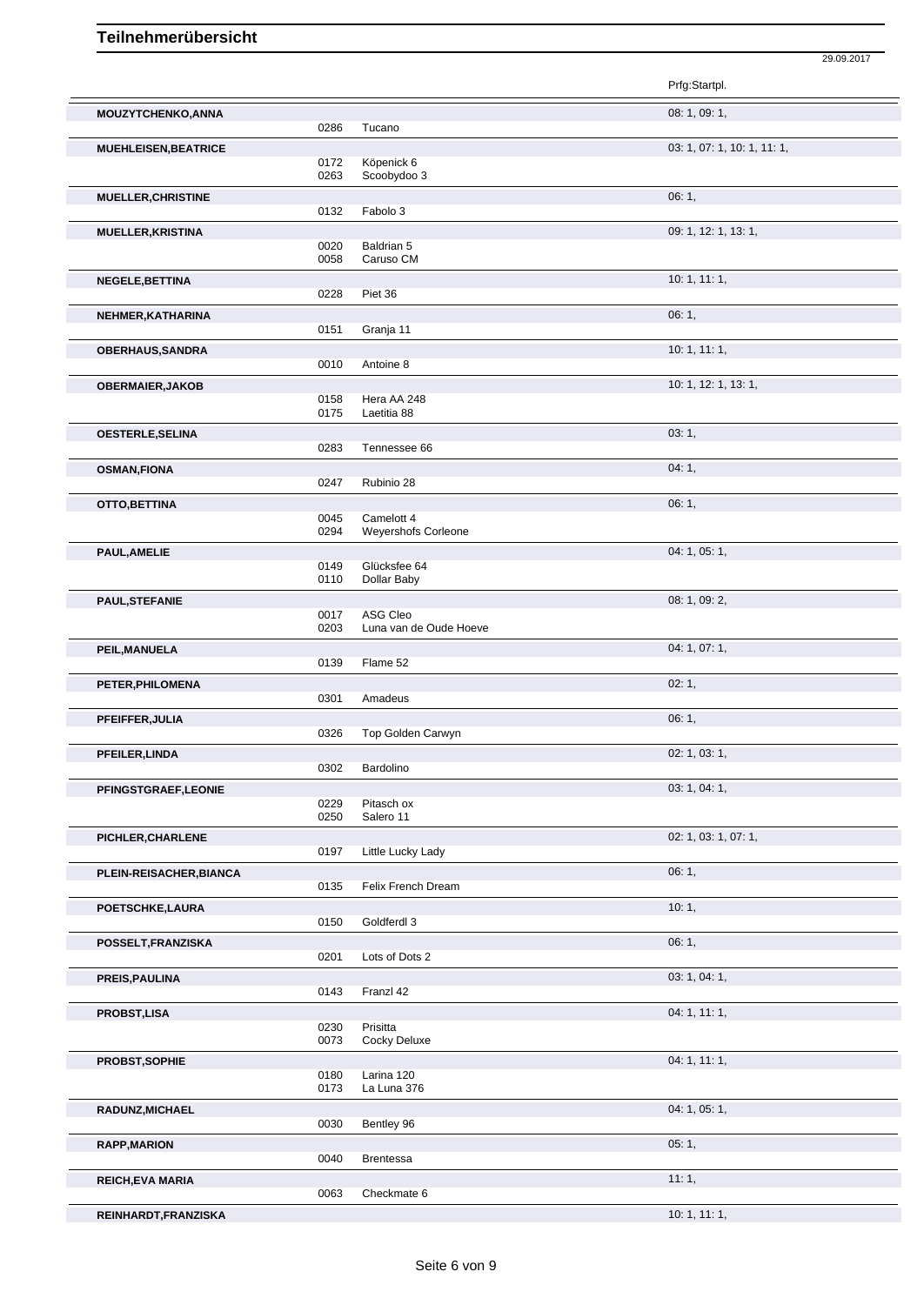|                             |                      |                                                | Prfg:Startpl.               |  |
|-----------------------------|----------------------|------------------------------------------------|-----------------------------|--|
|                             | 0104<br>0069<br>0179 | Diego Rona<br>Chimera 5<br>Landuro's Lumpi     |                             |  |
|                             | 0300                 | Zornado                                        |                             |  |
| REISACHER, ALFRED           | 0293<br>0192         | Wescalino 10<br>Lewinjo                        | 06:1,                       |  |
| RIEDMILLER, VALERIA         | 0209                 | Monseigneur 12                                 | 06: 1,                      |  |
| ROESCH, BERND               | 0077                 | Comet 241                                      | 12: 1, 13: 1,               |  |
|                             |                      |                                                | 04: 1, 05: 1,               |  |
| <b>ROESSLE, ALINA</b>       | 0003<br>0102         | Adamo S<br>Diamond's in the Sky                |                             |  |
| ROMANO, TANJA               |                      |                                                | 12:2,                       |  |
|                             | 0325<br>0324         | Curly Ann<br>Caveman TR                        |                             |  |
| RUCKGABER, TABEA            | 0120                 | Dorango 3                                      | 06:1,                       |  |
| RUDOLPH, BEATE              |                      |                                                | 05: 1, 06: 1,               |  |
|                             | 0111                 | Don Camillo 251                                |                             |  |
| RUDOLPH,EVA                 | 0276                 | Sternchen 447                                  | 02: 1, 03: 1,               |  |
| <b>RUF, THOMAS</b>          |                      |                                                | 08:2,                       |  |
|                             | 0130<br>0048<br>0033 | Ernie 76<br>Cancuro<br><b>Bilordia</b>         |                             |  |
|                             |                      |                                                | 05:1,                       |  |
| <b>SCHAAF, RAMONA</b>       | 0153                 | Guinnes 23                                     |                             |  |
| <b>SCHAEFER, BETTINA</b>    |                      |                                                | 04: 1, 05: 1,               |  |
|                             | 0174                 | La Ququ                                        |                             |  |
| <b>SCHAEFFER, FRANZISKA</b> | 0172                 | Köpenick 6                                     | 03:1,                       |  |
| <b>SCHAPPIN, ROMINA</b>     | 0178                 | Lando 361                                      | 05:1,                       |  |
| SCHATZ, ALEXANDRA           | 0317                 | Thele                                          | 01:1,                       |  |
| <b>SCHEDEL, JASMIN</b>      | 0311                 | Lucky Noverre xx                               | 03:1,                       |  |
| <b>SCHEDEL, VALENTINA</b>   |                      |                                                | 04: 1, 11: 1,               |  |
|                             | 0274                 | 0165 Inferno 20<br>Stella 945                  |                             |  |
| SCHERER, ALEXANDRA          | 0124                 | Dustin Tyme                                    | 04: 1, 05: 1,               |  |
| <b>SCHLICHTER, ULRIKE</b>   |                      |                                                | 05:1,                       |  |
|                             | 0171                 | <b>Kim 366</b>                                 |                             |  |
| <b>SCHMID, GRETA</b>        | 0221                 | Ninjo 22                                       | 02:1,                       |  |
| <b>SCHMID, JOSEFINE</b>     | 0221                 | Ninjo 22                                       | 02: 1, 03: 1,               |  |
| <b>SCHMID, SABRINA</b>      |                      |                                                | 10: 1, 11: 1, 12: 1, 13: 1, |  |
|                             | 0231                 | Q-Tipp                                         |                             |  |
| <b>SCHMIDT, PETRA</b>       | 0273                 | Special-one                                    | 05:1,                       |  |
| <b>SCHMUCK, MARIELLA</b>    |                      |                                                | 06:1,                       |  |
|                             | 0181<br>0245         | Lavaletto II<br>Romadero                       |                             |  |
| <b>SCHREIBER, INES</b>      |                      |                                                | 10: 1, 11: 1, 12: 1, 13: 1, |  |
|                             | 0288<br>0159         | Urania 53<br>Hero 73                           |                             |  |
| <b>SCHUBERT,LISA</b>        |                      |                                                | 03: 1, 04: 1,               |  |
|                             | 0316<br>0035<br>0261 | Luigi<br>Bjarki v.Katensen<br>Schröders Shadow |                             |  |
| SIEBEL, JAQUELINE           |                      |                                                | 08:1,                       |  |
|                             | 0112<br>0258<br>0291 | Don Camillo 257<br>Sandrino 31<br>Walaby 2     |                             |  |

29.09.2017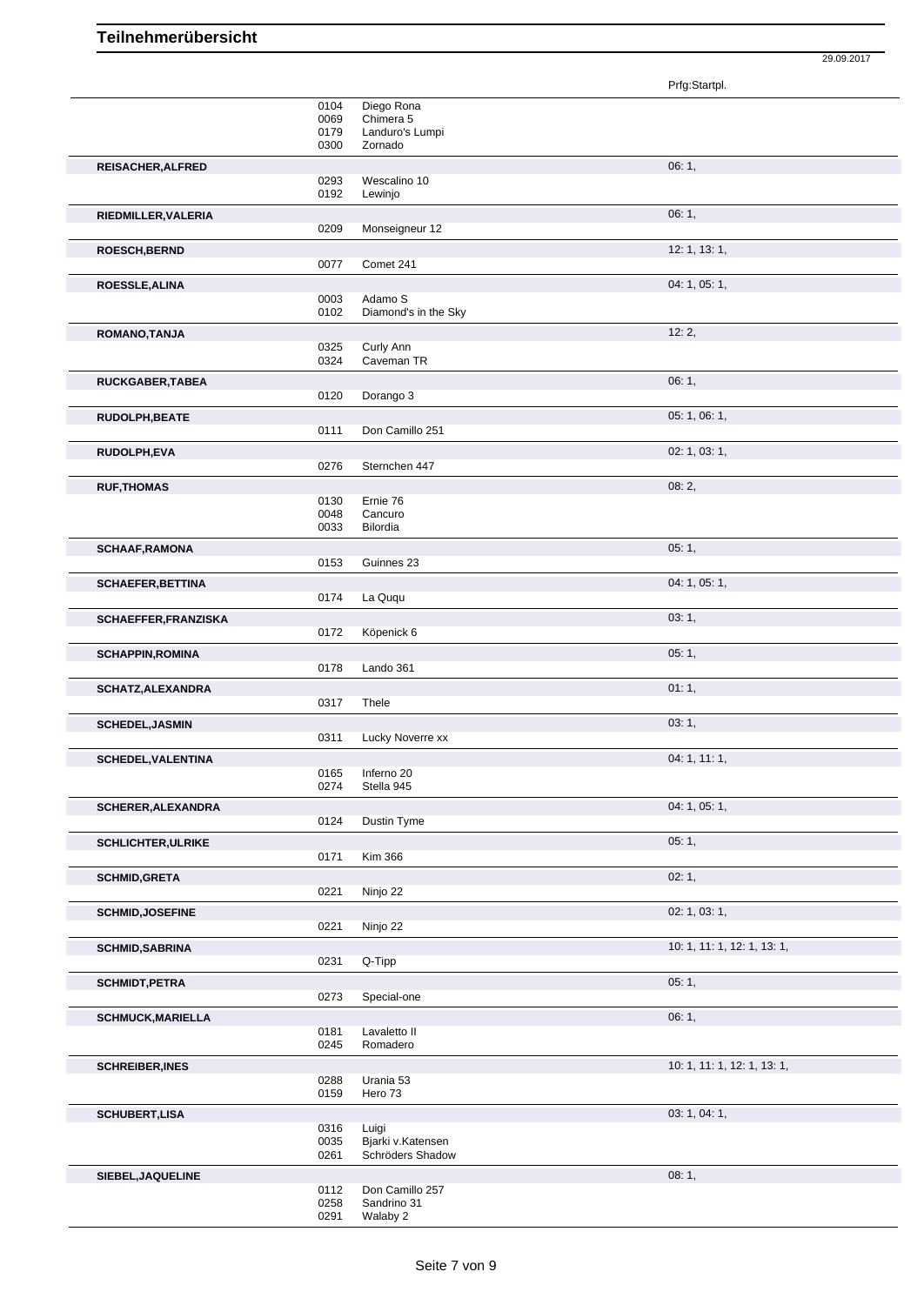|                              |              |                           | Prfg:Startpl.                             |
|------------------------------|--------------|---------------------------|-------------------------------------------|
| <b>SIMON, LAURA</b>          |              |                           | 11:1,                                     |
|                              | 0107         | Django 390                |                                           |
| SINGER, SELINA               |              |                           | 02: 1, 03: 1,                             |
|                              | 0305         | Destino                   |                                           |
| SIRCH, ANNA                  |              |                           | 03: 1, 07: 1, 11: 1,                      |
|                              | 0156         | Harco                     |                                           |
| SPECHT, KATHARINA            |              |                           | 04: 1, 05: 1, 08: 1, 10: 1, 11: 1, 12: 1, |
|                              |              |                           | 13:1,                                     |
|                              | 0142         | Frankenstein 10           |                                           |
|                              | 0068         | Chicki Micky 2            |                                           |
| SPEISER, CELINA              |              |                           | 02: 1, 03: 1,                             |
|                              | 0314         | Ruletka z Bacówki         |                                           |
| SPEISER, JENNY               |              |                           | 10:1, 11:1,                               |
|                              | 0185         | Lea's Cinta               |                                           |
|                              |              |                           | 02:1,                                     |
| <b>SPEISER, MADLEN</b>       | 0314         | Ruletka z Bacówki         |                                           |
|                              |              |                           |                                           |
| <b>STECK, JULIA</b>          | 0188         | Leo 606                   | 10:1,                                     |
|                              |              |                           |                                           |
| <b>STEFFENS, MARTINA</b>     |              |                           | 10:2,                                     |
|                              | 0059<br>0054 | Casandra - S<br>Carlo - S |                                           |
|                              | 0053         | Carl Heinz - S            |                                           |
| <b>STEIMLE DR., SONJA</b>    |              |                           | 09:1,                                     |
|                              | 0105         | Discolo SWS               |                                           |
|                              |              |                           | 03: 1, 04: 1, 07: 1, 11: 1,               |
| <b>STEINHAUSER, MELANIE</b>  | 0225         | Penny Lane 365            |                                           |
|                              |              |                           |                                           |
| <b>STEINMAYER, MONIKA</b>    | 0248         | <b>Rubins Comtesse</b>    | 06:1,                                     |
|                              | 0295         | Wildmagic                 |                                           |
|                              |              |                           |                                           |
| <b>STEMMER, SABRINA</b>      | 0278         | Stutenhof's Twister       | 05:1,                                     |
|                              | 0103         | Diddl 6                   |                                           |
|                              | 0089         | Daeneken                  |                                           |
| <b>STENGER, PILAR SOPHIE</b> |              |                           | 03:1,                                     |
|                              | 0313         | Nott aus dem Glasmoor     |                                           |
| <b>STICH, SANDRA</b>         |              |                           | 10: 1, 11: 1,                             |
|                              | 0012         | Aquilina Q 2              |                                           |
|                              | 0082         | Cortino 51                |                                           |
|                              | 0237<br>0081 | Quickstep 54<br>Corsino M |                                           |
|                              |              |                           |                                           |
| <b>STRAUSS, MARIA</b>        | 0152         | Gucci 76                  | 05: 1, 06: 1, 10: 1, 12: 1, 13: 1,        |
|                              | 0220         | Ninett F                  |                                           |
|                              | 0024         | Barabasado                |                                           |
| STROEBELE, JESSICA           |              |                           | 10:1,                                     |
|                              | 0051         | Cara de Picola            |                                           |
| <b>STROMPF, RAMONA</b>       |              |                           | 03: 1, 04: 1,                             |
|                              | 0216         | Niagara 29                |                                           |
| TIETZ, DOMINIQUE             |              |                           | 06:1,                                     |
|                              | 0241         | Rawena 5                  |                                           |
|                              |              |                           | 08:1,                                     |
| <b>TROMETER, CHRISTINE</b>   | 0217         | Nice Fame                 |                                           |
|                              |              |                           |                                           |
| <b>VOGG, JACQUELINE</b>      | 0270         | Sir Sapralot              | 07:1, 11:1,                               |
|                              |              |                           |                                           |
| <b>VOLZ, KERSTIN</b>         |              |                           | 10: 1, 11: 1,                             |
|                              | 0071         | Cicciottella              |                                           |
| <b>WACHSMANN, JULIA</b>      |              |                           | 06:1,                                     |
|                              | 0207         | Meraldik's Dream          |                                           |
| <b>WAGNER, SELINA VIVIAN</b> |              |                           | 10: 2, 11: 1,                             |
|                              | 0055         | Carlo H                   |                                           |
|                              | 0090         | Daikiri 8                 |                                           |
| <b>WEBER, ANNELIE</b>        |              |                           | 06:1,                                     |
|                              | 0031         | Bernstein 99              |                                           |
| <b>WEGENER,EMMA</b>          |              |                           | 02:1,                                     |
|                              | 0304         | Castansa                  |                                           |
| <b>WEISS, MARA</b>           |              |                           | 04: 1, 05: 1,                             |
|                              | 0290         | Von vom Öhrlingerhof      |                                           |

29.09.2017

Von vom Öhrlingerhof **WELSER,ANITA** 10: 1,